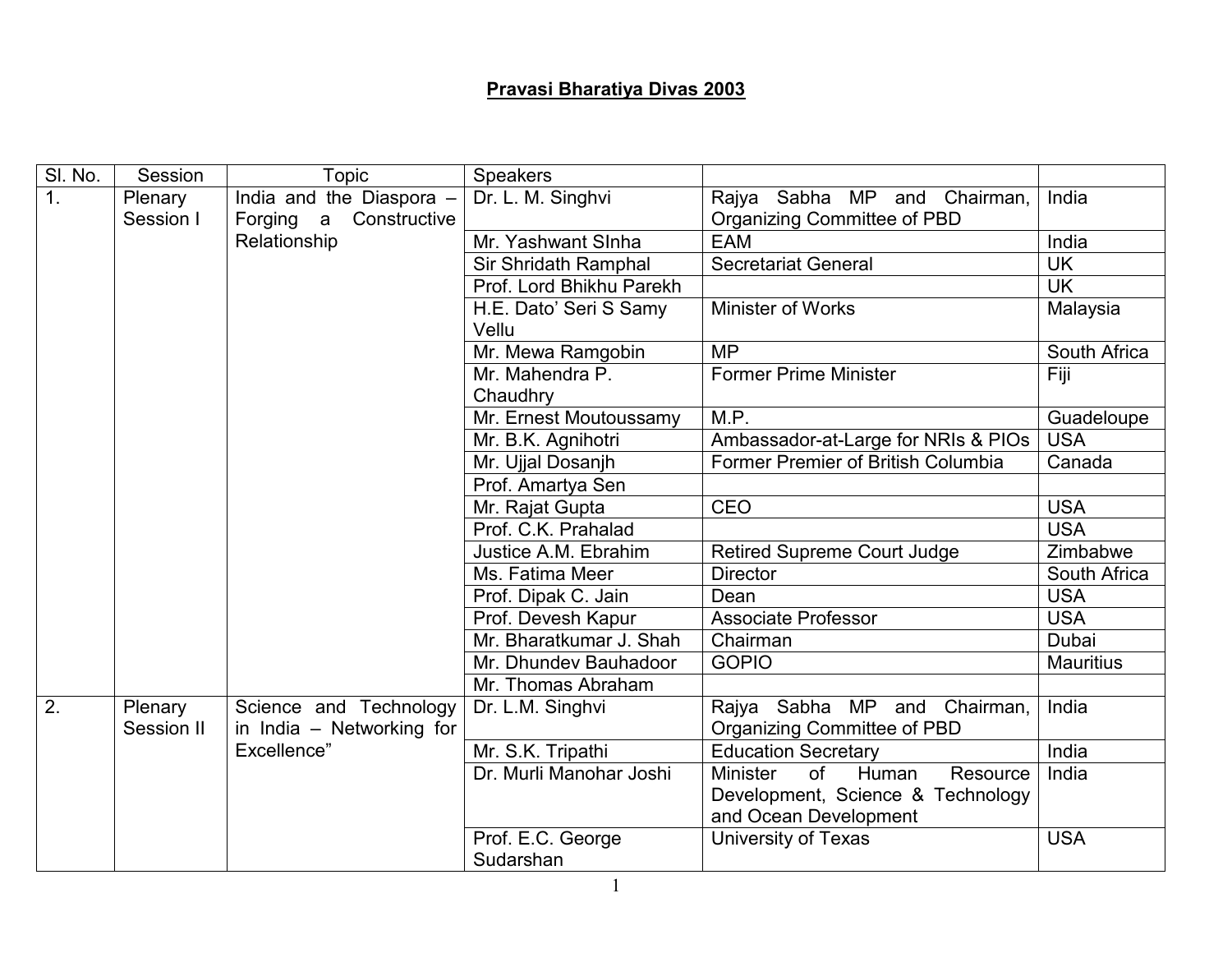|    |                 |                                  | Dr. R. Chidambaram     | <b>Principal Scientific Adviser</b>     | India            |
|----|-----------------|----------------------------------|------------------------|-----------------------------------------|------------------|
| 3. | Plenary         | Global<br>The<br><b>Business</b> | Mr. Y.K. Modi          | <b>Senior Vice President</b>            | <b>FICCI</b>     |
|    | Session III     | Matrix and<br>the Indian         | Dr. Manu Chandaria     |                                         | Kenya            |
|    |                 | Diaspora                         | Mr. Jaswant Singh      | Minister of Finance and Company         | India            |
|    |                 |                                  |                        | <b>Affairs</b>                          |                  |
|    |                 |                                  | Mr. Rahul Bajaj        | CMD, Bajaj Auto Ltd.                    | India            |
|    |                 |                                  | Lord. R.K. Bagri       | of<br>Chairman,<br>Metdist<br>Group     | <b>UK</b>        |
|    |                 |                                  |                        | Companies                               |                  |
|    |                 |                                  | Dr. Satish Batra       | President, GIMRET & Co.                 | Germany          |
|    |                 |                                  | Mr. Aman Mehta         | CEO, HSBC                               | Hong Kong        |
|    |                 |                                  | Mr. Shivnath Rai Bajaj | Chairman, Diwanchand Group              | Thailand         |
|    |                 |                                  | Ms. S.S. Mahansaria    | Chairman, ESSEM Group                   | Thailand         |
|    |                 |                                  | Mr. Yesu Persaud       | Chairman, Demerara Distillers Limited   | Guyana           |
|    |                 |                                  | Mr. P. Mohamed Ali     | Managing Director, Galfar Engineering   | Oman             |
|    |                 |                                  |                        | & Contracting LLC                       |                  |
|    |                 |                                  | Mr. K. Sital           | Chairman                                | Hong Kong        |
|    |                 |                                  |                        | Council of<br>Indian<br>Hong<br>Kong    |                  |
|    |                 |                                  |                        | Association                             |                  |
|    |                 |                                  | Mr. Sam Pitroda        | Chairman, Worldtel                      | <b>USA</b>       |
|    |                 |                                  | Mr. Karan Bilimoria    | Chief Executive, Cobra Beer Limited     | <b>UK</b>        |
|    |                 |                                  | Mr. Ram Buxani         | Director, International Traders Limited | <b>UAE</b>       |
| 4. | Session         |                                  | Dr. A.C. Muthiah       | President, FICCI                        | India            |
|    | the<br>with     |                                  | Lord Navnit Dholakia   | House of Lord                           | <b>UK</b>        |
|    | Deputy          |                                  | Hon'ble Dr. Linda      | President of the Senate Parliament in   | Trinidad<br>$\&$ |
|    | Prime           |                                  | <b>Baboolal</b>        | T&T                                     | Tobago           |
|    | Minister        |                                  | Sir V.S. Naipaul       |                                         |                  |
|    |                 |                                  | Mr. L.K. Advani        | <b>Deputy Prime Minister</b>            | India            |
|    |                 |                                  | Ms. Nadira Naipaul     |                                         |                  |
|    |                 |                                  | Dr. L.M. Singhvi       | Rajya Sabha MP and Chairman,            |                  |
|    |                 |                                  |                        | Organizing Committee of PBD             |                  |
| 5. | Interactive     | Punjab                           | Mr. Mukul Joshi        |                                         |                  |
|    | <b>Sessions</b> |                                  | Mr. Avtar Henry        | <b>Industries Minister</b>              | Punjab           |
|    | with<br>the     |                                  | Dr. L.M. Singhvi       | Rajya Sabha MP and Chairman,            | India            |
|    | <b>State</b>    |                                  |                        | Organizing Committee of PBD             |                  |
|    | Governme        |                                  | Dr. Gulzar Cheema      |                                         |                  |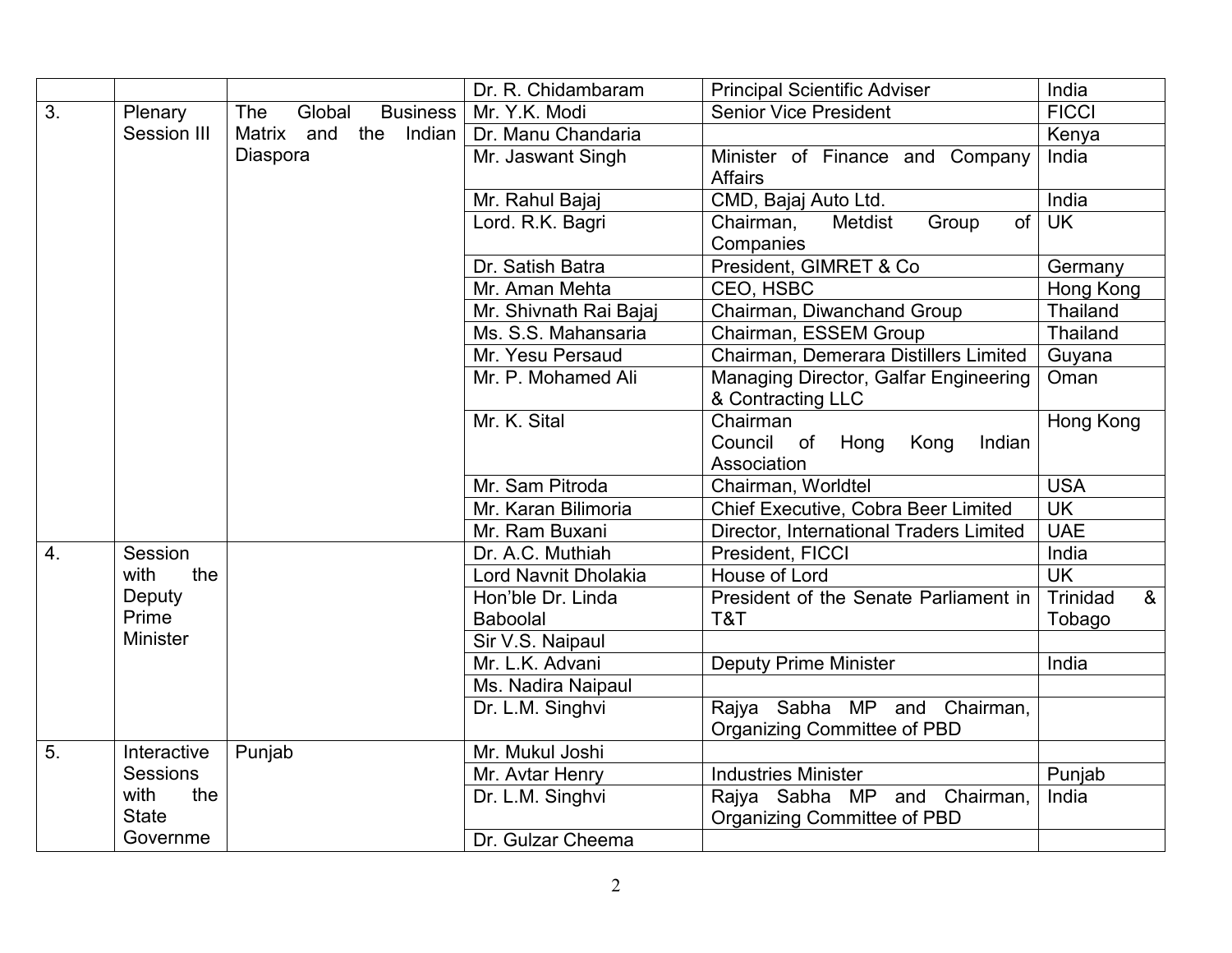|    | nts of India    |                | Mr. Parvinder Singh      |                                   | Iran               |
|----|-----------------|----------------|--------------------------|-----------------------------------|--------------------|
|    |                 |                | Chandok                  |                                   |                    |
|    |                 |                | Mr. David Joshal         |                                   |                    |
|    |                 |                | Ms. Jagdi Sher Singh     |                                   |                    |
|    |                 |                | Mr. Dayal Singh          |                                   | Fiji               |
|    |                 |                | Mr. Krishna Kapila       |                                   | Canada             |
|    |                 |                | Mr. Raj Goel             |                                   | <b>US</b>          |
|    |                 |                | Mr. Krishan Khanna       |                                   |                    |
|    |                 |                | Prof. Bhagat Singh       |                                   |                    |
|    |                 |                | Taggad                   |                                   |                    |
|    |                 |                | Mr. Harbans Singh Sarav  |                                   |                    |
|    |                 |                | Mr. Balbir Singh Sahani  |                                   |                    |
|    |                 |                | Dr. Madhu Khanna         |                                   | <b>UK</b>          |
|    |                 |                | Mr. D.L. Chadha          |                                   |                    |
|    |                 |                | Mr. Saurabh Garewal      |                                   |                    |
|    |                 |                | Mr. Kang                 |                                   |                    |
| 6. | Interactive     | Andhra Pradesh | Prof. C. Laxmana         |                                   |                    |
|    | <b>Sessions</b> |                | Mr. Y. Ramakrishna Naidu | <b>Finance Minister</b>           | Andhra             |
|    | with<br>the     |                |                          |                                   | Pradesh            |
|    | <b>State</b>    |                | Mr. T.S. Appa Rao        | <b>Commissioner of Industries</b> | Andhra             |
|    | Governme        |                |                          |                                   | Pradesh            |
|    | nts of India    |                | Mr. M.V.S. Prasad        | Vice-Chairman & MD, AP Industrial |                    |
|    |                 |                |                          | Infrastructure Corporation Ltd    |                    |
|    |                 |                | Mrs. Chandana Khan       | <b>Tourism Secretary</b>          | Andhra             |
|    |                 |                |                          |                                   | Pradesh            |
|    |                 |                | Mr. Mohammed Baker       |                                   |                    |
|    |                 |                | Mr. Venu Gopal           |                                   | <b>UK</b>          |
|    |                 |                | Mr. Y. Ramakrishna Naidu |                                   |                    |
|    |                 |                | Dr. Jaganhalli Nenia     | Physician                         | <b>US</b>          |
|    |                 |                | Mr. Ziauddin             |                                   |                    |
|    |                 |                | Mr. Ratnam Kumar         |                                   | Houston            |
|    |                 |                | Prof. Shiva              |                                   | <b>New York</b>    |
|    |                 |                | Mr. Iftekar Sharifa      |                                   |                    |
|    |                 |                | Mr. Shankara Yatmala     | Teacher                           | Australia          |
|    |                 |                | Mr. Ashok Kumar          |                                   | <b>Middle East</b> |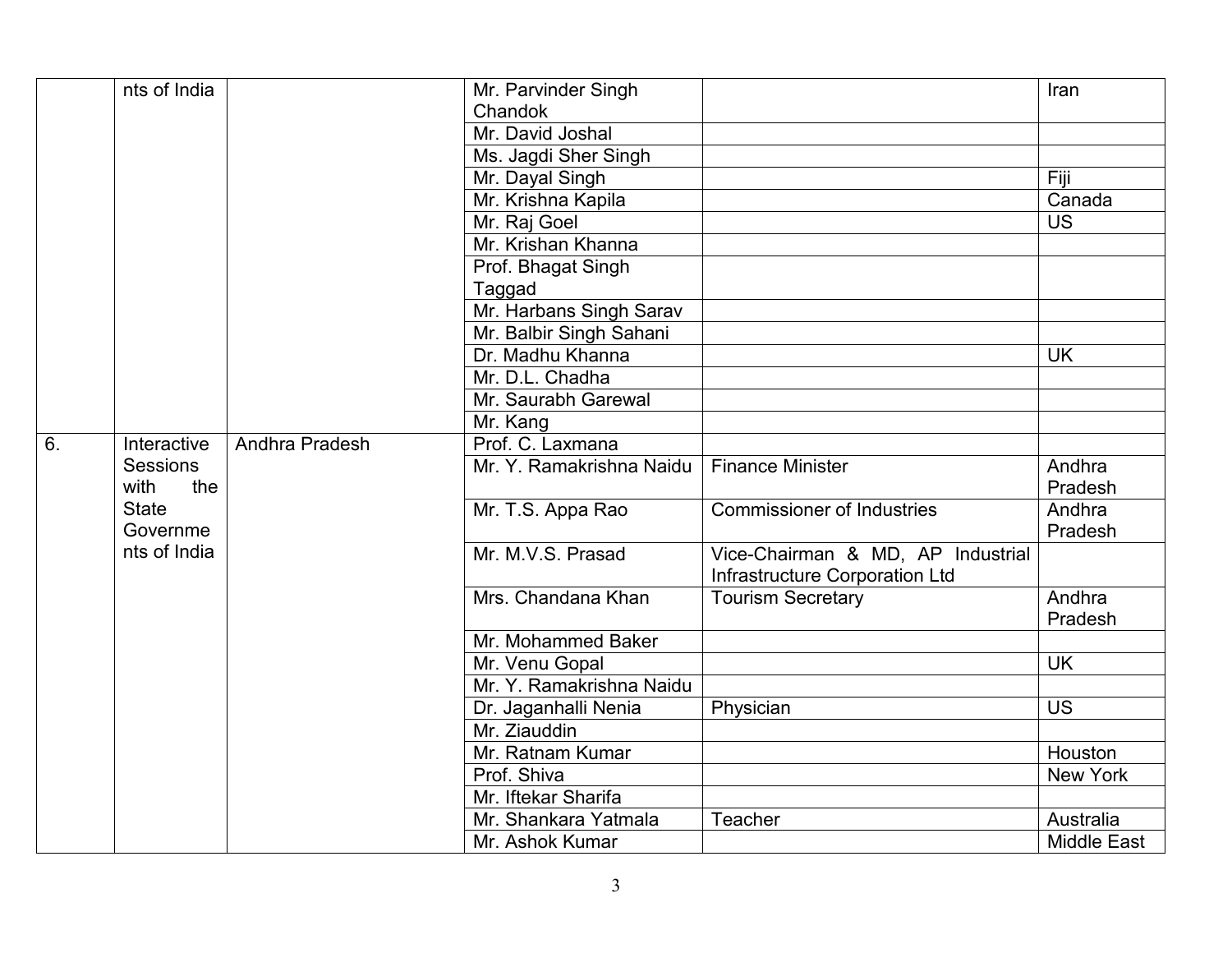|                |                 |         | Mr. Madhava Rao         |                                            |                 |
|----------------|-----------------|---------|-------------------------|--------------------------------------------|-----------------|
|                |                 |         | Dr. K.R. Raju           | <b>Ayurvedic Physician</b>                 | Holland         |
|                |                 |         | Mr. Sayed Masood        |                                            | Saudi Arabia    |
|                |                 |         | Mr. Kirtikumar Ravroi   |                                            |                 |
|                |                 |         | Mr. Ram Kuluri          |                                            | Chicago         |
| 7 <sub>1</sub> | Interactive     | Gujarat | Dr. A.C. Muthiah        | President, FICCI                           | India           |
|                | <b>Sessions</b> |         | Mr. Narendra Modi       | <b>Chief Minister</b>                      | Gujarat         |
|                | the<br>with     |         | Dr. L.M. Singhvi        | Rajya Sabha MP and Chairman,               | India           |
|                | <b>State</b>    |         |                         | Organizing Committee of PBD                |                 |
|                | Governme        |         | Mr. Saryurao Desai      |                                            | Sydney,         |
|                | nts of India    |         |                         |                                            | Australia       |
|                |                 |         | Mr. Bharat Shah         |                                            | Gulf            |
|                |                 |         | Mr. R.P. Rama           |                                            | <b>USA</b>      |
|                |                 |         | Mr. Ravi Pandit         |                                            | <b>UAE</b>      |
|                |                 |         | Mr. Navin Patel         |                                            |                 |
|                |                 |         | Mr. Praful Amin         |                                            | Birmingham      |
|                |                 |         | Mr. Ravi Patel          |                                            | <b>USA</b>      |
|                |                 |         | Ms. Devismitha Patnaik  | <b>Odissi Dancer</b>                       | France          |
|                |                 |         | Mr. Ashok Hansraj       |                                            | Portugal        |
|                |                 |         | Dr. K.P. Shah           |                                            | Houston         |
|                |                 |         | Dr. Arthaktran Mohanty  |                                            | $U\overline{K}$ |
|                |                 |         | Mr. George Shivraj      |                                            | Fiji            |
|                |                 |         | Mr. George Shiv Raj     |                                            |                 |
|                |                 |         | Mr. Kabir Kumar         |                                            |                 |
|                |                 |         | <b>Justice Ebrahim</b>  |                                            | Zimbabwe        |
|                |                 |         | Mr. Anandilal Amin      |                                            | Fiji            |
|                |                 |         | Mr. Jagdish Lodhia      |                                            | Australia       |
|                |                 |         | Mr. Nitin Doshi         |                                            | Dubai           |
|                |                 |         | Dr. Sudhir Parekh       |                                            |                 |
|                |                 |         | Mr. Mike Patel          |                                            |                 |
|                |                 |         | Mr. A.K. Sinha          | <b>Principal Secretary, NRG Department</b> |                 |
| 8.             | Interactive     | Haryana | Dr. L.M. Singhvi        | Rajya Sabha MP and Chairman,               | India           |
|                | <b>Sessions</b> |         |                         | Organizing Committee of PBD                |                 |
|                | with<br>the     |         | Mr. M.K. Meghlani       |                                            |                 |
|                | <b>State</b>    |         | Mr. Om Prakash Chautala | <b>Chief Minister</b>                      | Haryana         |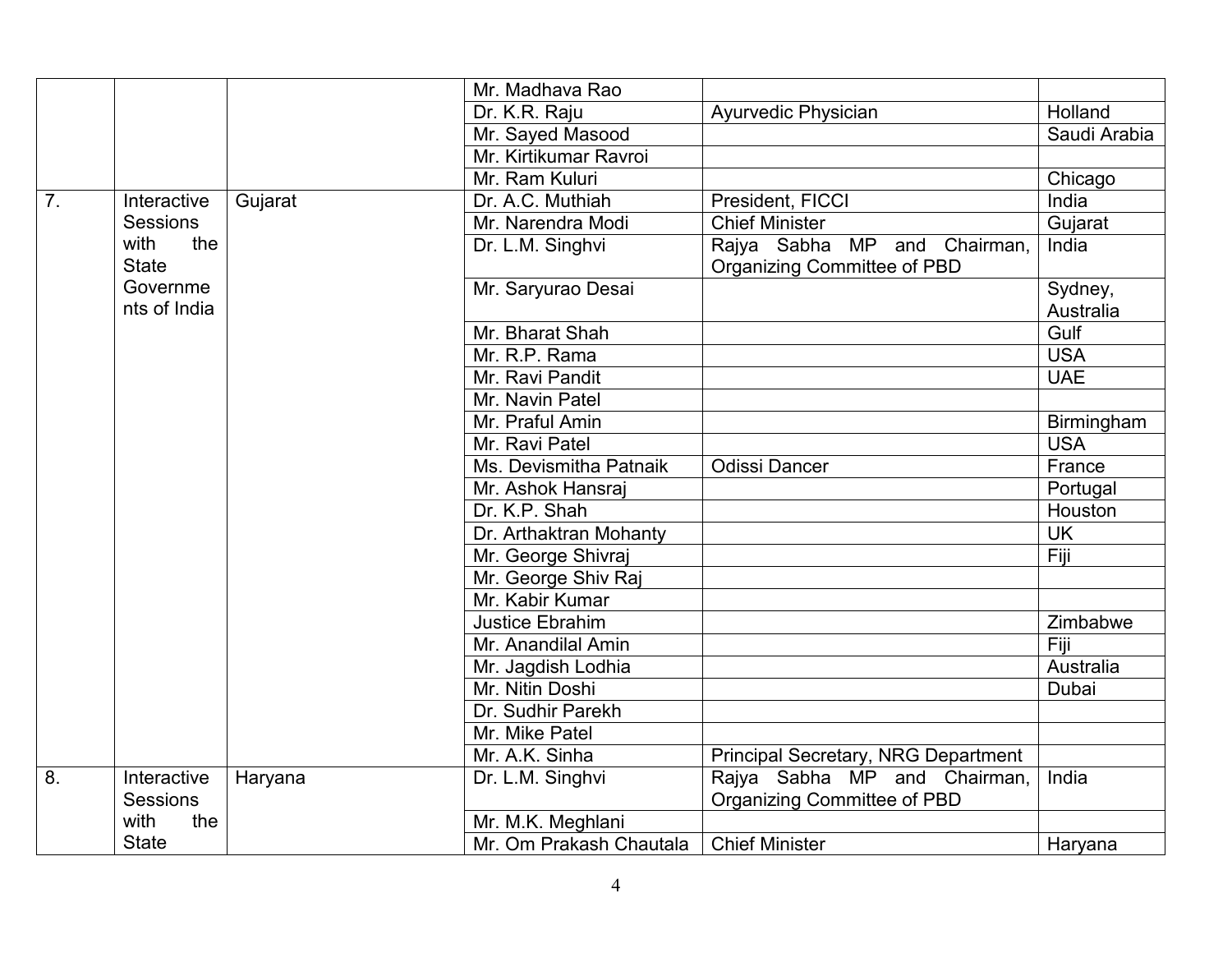|    | Governme        |        | Mr. Dekh Sandhu          |                                                                        | <b>USA</b>                   |
|----|-----------------|--------|--------------------------|------------------------------------------------------------------------|------------------------------|
|    | nts of India    |        | Mrs. Sonia Sharma        |                                                                        |                              |
|    |                 |        | Dr. Kumar Krishan        |                                                                        | <b>USA</b>                   |
|    |                 |        | Mr. Radhakrishna Sharma  |                                                                        | Australia                    |
|    |                 |        | Mr. Paul Mitchell        |                                                                        |                              |
|    |                 |        | Dr. Somer Dutta          |                                                                        |                              |
|    |                 |        | Ms. Shanta Devi          |                                                                        | Suriname                     |
|    |                 |        | Dr. Krishna Jain         | Surgeon                                                                |                              |
|    |                 |        | Mr. Shyam Pandey         |                                                                        | Qatar                        |
|    |                 |        | Mr. Umesh Gupta          |                                                                        |                              |
|    |                 |        | Mr. Sunil Jain           | <b>IBM</b>                                                             | Australia                    |
| 9. | Interactive     | Kerala | Mr. Ashok Ummat          | <b>Director FICCI</b>                                                  |                              |
|    | <b>Sessions</b> |        | Mr. M.M. Hassan          |                                                                        |                              |
|    | with<br>the     |        | Mr. T.A. Krishnamurthy   | Deputy General Manager, KSIDC                                          |                              |
|    | <b>State</b>    |        | Mr. Sandru S. Pillari    |                                                                        | South Africa                 |
|    | Governme        |        | Mr. Ramamurthy           |                                                                        |                              |
|    | nts of India    |        | Dr. L.M. Singhvi         | Organizing<br>Committee,<br>Chairman,<br><b>PBD</b>                    | India                        |
|    |                 |        | Dr. Venu                 | <b>Director, Public Relations</b>                                      |                              |
|    |                 |        | Mr. Chandran             | <b>Resident Commissioner</b>                                           | Govt.<br><b>of</b><br>Kerala |
|    |                 |        | Mr. C.C. George          |                                                                        |                              |
|    |                 |        | Mr. M.P.M. Menon         | Former Officer, Indian Foreign Service                                 |                              |
|    |                 |        | Mr. Parthasarathy Pillai | Former President of Federation of<br><b>Kerala Association</b>         | <b>US</b>                    |
|    |                 |        | Soman Baby               |                                                                        |                              |
|    |                 |        | Dr. P.S. Suvidhan        | President, Indian Association                                          | <b>Brunei</b>                |
|    |                 |        | Mr. Macchindi            |                                                                        |                              |
|    |                 |        | Dr. Abraham Kallamana    |                                                                        |                              |
|    |                 |        | Mr. Suresh Kumar         | <b>CEO, Nexus Technologies</b>                                         | <b>US</b>                    |
|    |                 |        | Ms. Mary Alhoman Barns   |                                                                        |                              |
|    |                 |        | Mr. Salim                |                                                                        |                              |
|    |                 |        | Dr. Thomas Abraham       | Chairman of the Board of Directors of<br>Indian-American Kerala Center | <b>New York</b>              |
|    |                 |        | Mr. K.N. Padmanabhan     | <b>Businessman</b>                                                     | <b>Bahrain</b>               |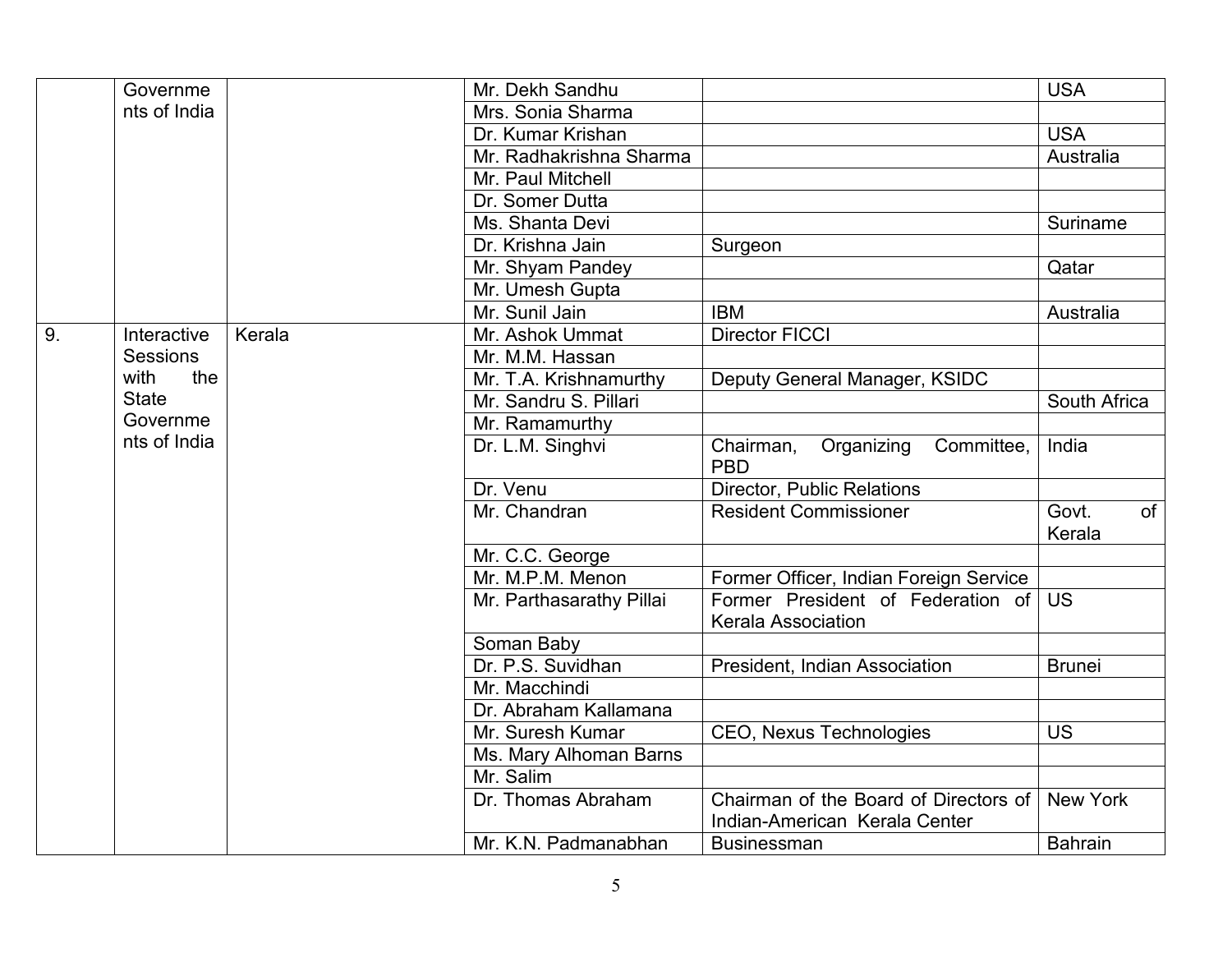|     |                 |           | Mr. Sunny Kollathungal   |                                                       |             |
|-----|-----------------|-----------|--------------------------|-------------------------------------------------------|-------------|
|     |                 |           | Mr. Radhakrishnan        |                                                       |             |
|     |                 |           | Ms. Ann P Pillai         |                                                       |             |
|     |                 |           | <b>Justice Sukumaran</b> |                                                       | Kerala      |
|     |                 |           | Mr. A.R. Kutty           |                                                       |             |
|     |                 |           | Mr. M.M. Hassan          |                                                       |             |
| 10. | Interactive     | Rajasthan | Mr. Vivek Bharati        | <b>Advisor of FICCI</b>                               |             |
|     | <b>Sessions</b> |           | Dr. L.M. Singhvi         | Rajya Sabha MP and Chairman,                          |             |
|     | with<br>the     |           |                          | Organizing Committee of PBD                           |             |
|     | <b>State</b>    |           | Mr. Ashok Gehlot         | Chief Minister                                        | Rajasthan   |
|     | Governme        |           | Mr. Mani                 | Secretary                                             | Govt.<br>of |
|     | nts of India    |           |                          |                                                       | Rajasthan   |
|     |                 |           | Lord Bagri               |                                                       |             |
|     |                 |           | Mr. C.S. Rajan           | Secretary                                             |             |
|     |                 |           | Mr. Arvind Mayaram       | Secretary, Tourism                                    |             |
|     |                 |           | Ms. Viru Kapoor          | Physician                                             |             |
|     |                 |           | Ms. Poornima Boria       |                                                       |             |
|     |                 |           | Mr. Mahendra Gupta       |                                                       |             |
|     |                 |           | Mr. Ajit Singhvi         |                                                       |             |
|     |                 |           | Mr. Raipat Bhandari      |                                                       |             |
|     |                 |           | Mr. Arvind Singh         |                                                       |             |
|     |                 |           | Ms. Rashmi Dickinson     |                                                       |             |
|     |                 |           | Mr. Bharat Bhargava      |                                                       | Washington  |
|     |                 |           | Ms. Mahadevi Nachatram   | Senior Advocate                                       | Malaysia    |
| 11. | Parallel/       | Defence   | Mr. Sharad M. Marathe    | President & CEO, Universal Technical                  | <b>USA</b>  |
|     | Break-out       |           |                          | Inc.                                                  |             |
|     |                 |           | Dr. V.K. Aatre           | Scientific Adviser to the Defence                     |             |
|     |                 |           |                          | <b>Minister</b>                                       |             |
|     |                 |           | Mr. K. Santhanam         | Director, IDSA                                        |             |
|     |                 |           | Mr. K.G. Ramachandran    | Chairman &<br>Director,<br>Managing                   |             |
|     |                 |           |                          | <b>Bharat Heavy Electricals Ltd.</b>                  |             |
|     |                 |           | Mr. M. Natarajan         | Chief Controller, R&D (ACE), DRDO                     |             |
|     |                 |           | Mr. N.R. Mohanty         | Chairman, Hindustan Aeronautics Ltd.                  |             |
|     |                 |           | Mr. Jayant Prasad        | Joint Secretary (USC), MEA                            | India       |
|     |                 |           | Dr. Anupam Srivastava    | <b>of</b><br>Executive Director,<br><b>University</b> | <b>USA</b>  |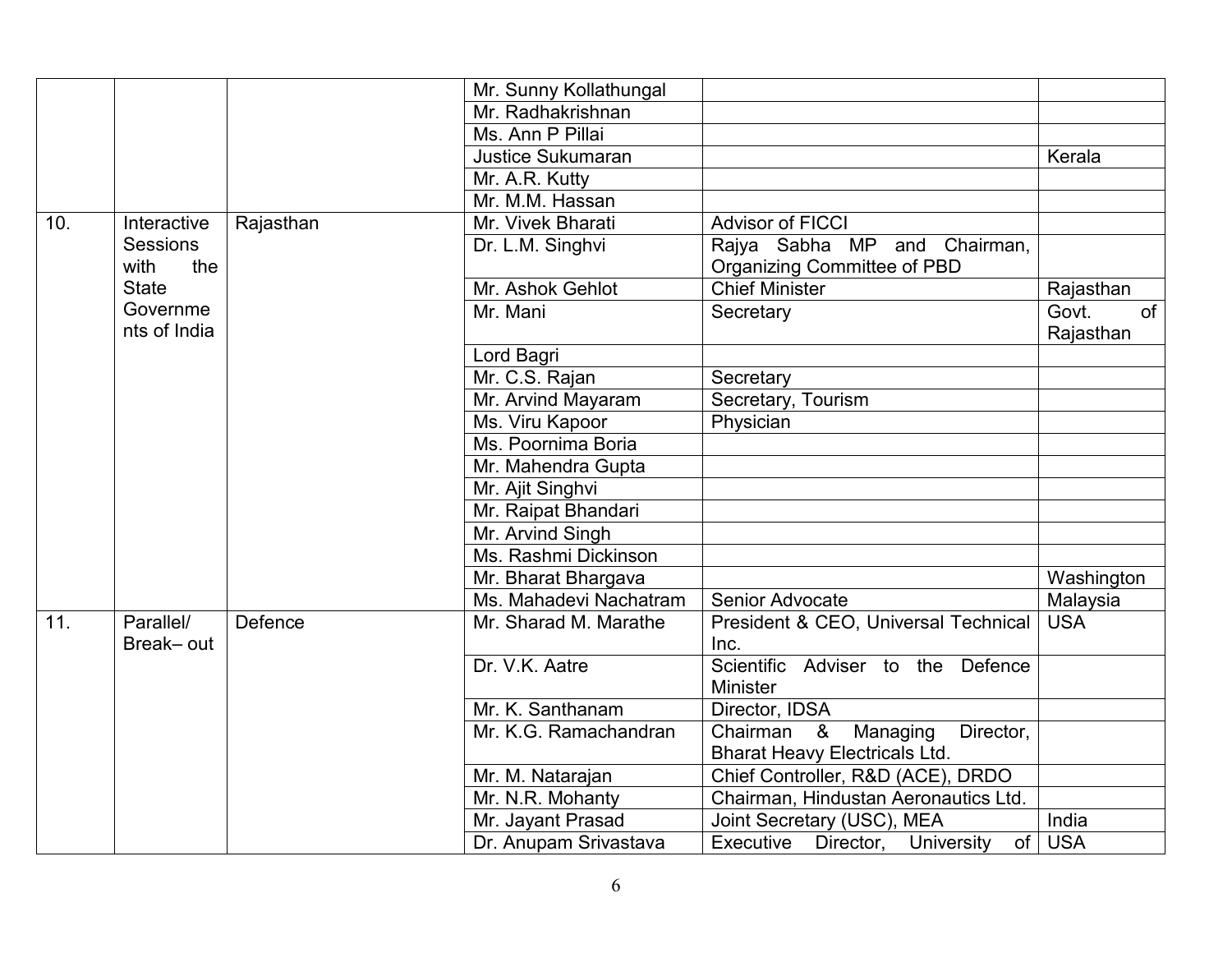|     |           |                                  |                            | Georgia                             |                  |
|-----|-----------|----------------------------------|----------------------------|-------------------------------------|------------------|
|     |           |                                  | Maj Gen P. Mohandas        | CMD, Bharat Dynamics Ltd.           |                  |
|     |           |                                  | Dr. Rajiv S. Desai         | Founder, 3Di System                 | <b>USA</b>       |
|     |           |                                  | Lt. Gen V.S. Malik (Retd.) |                                     |                  |
|     |           |                                  | Dr. Alok R. Chaturvedi     | <b>Purdue University</b>            | <b>USA</b>       |
|     |           |                                  | Dr. Shailendra Raj Mehta   | Director, The Krannert E- School    |                  |
|     |           |                                  |                            | Enterpreneurship Initiative         |                  |
| 12. | Parallel/ | <b>Hospitality &amp; Tourism</b> | Mr. Vinod Khanna           | <b>MOS for Tourism and Culture</b>  | India            |
|     | Break-out |                                  | Mr. Rati Vinay Jha         | Secretary, M/o Tourism              | India            |
|     |           |                                  | Mr. Kanti Lal Tappoo       | President, Ram's Holding            | Suriname         |
|     |           |                                  | Mr. Sundru Pillay          | CEO, Metro Travel                   | South Africa     |
|     |           |                                  | Mr. Dinubhai Patel         | Regional Director and<br>Executive  | <b>USA</b>       |
|     |           |                                  |                            | Board Member of the Asian American  |                  |
|     |           |                                  |                            | <b>Hotel Owners' Association</b>    |                  |
|     |           |                                  | Mr. Shankar Kumar Bose     | GM, Bahwan Travels                  | Sultanate of     |
|     |           |                                  |                            |                                     | Oman             |
|     |           |                                  | Mr. K. Roy Paul            | Secretary, Civil Aviation           | India            |
|     |           |                                  | Mr. Arvind Singh Mewar     | Former Maharajas                    | Udaipur          |
|     |           |                                  | Mr. Gaj Singh              | Former Maharajas                    | Jodhpur          |
|     |           |                                  | Maharana Arvind Singh      | <b>CMD, Historic Resort Hotel</b>   |                  |
|     |           |                                  | Maharaja Gaj Singh         | Chairman, Murudhar Hotels           |                  |
|     |           |                                  | Mr. Pradip Madhavji        | <b>Chairman of Thomas Cook</b>      |                  |
|     |           |                                  | Mr. Lalit Suri             | Bharat Hotels, and President of the | India            |
|     |           |                                  |                            | <b>Hotels Association</b>           |                  |
|     |           |                                  | Mr. Mike Patel             |                                     | <b>USA</b>       |
| 13. | Parallel/ | Ethnic,<br>Entertainment,        | Ms. Shabana Azmi           | Actress and Rajya Sabha MP          | India            |
|     | Break-out | Media and the Diasporic          | Mr. Subhash Ghai           | Chairman, Mukta Arts Ltd.           | India            |
|     |           | <b>Identity</b>                  | Mr. Kamal Hassan           | Rajkamal Films International        | India            |
|     |           |                                  | Mr. Vijay Singh            | Film Maker, Silhouette Filmes (I)   | France           |
|     |           |                                  | Mr. Chander M. Rai         | CEO, India Today                    | <b>USA</b>       |
|     |           |                                  | Mr. K.S. Sarma             | CEO, Prasar Bharti                  |                  |
|     |           |                                  | Ms. Afsana Kareem          | Co-President, Primesco Inc.         | Canada           |
|     |           |                                  | Amarsy                     |                                     |                  |
|     |           |                                  | Mr. Devendra Maulloo       | General Manager, MFDC               | <b>Mauritius</b> |
|     |           |                                  | Mr. Suresh Rohin           | Director of Photography,<br>Eastman | Canada           |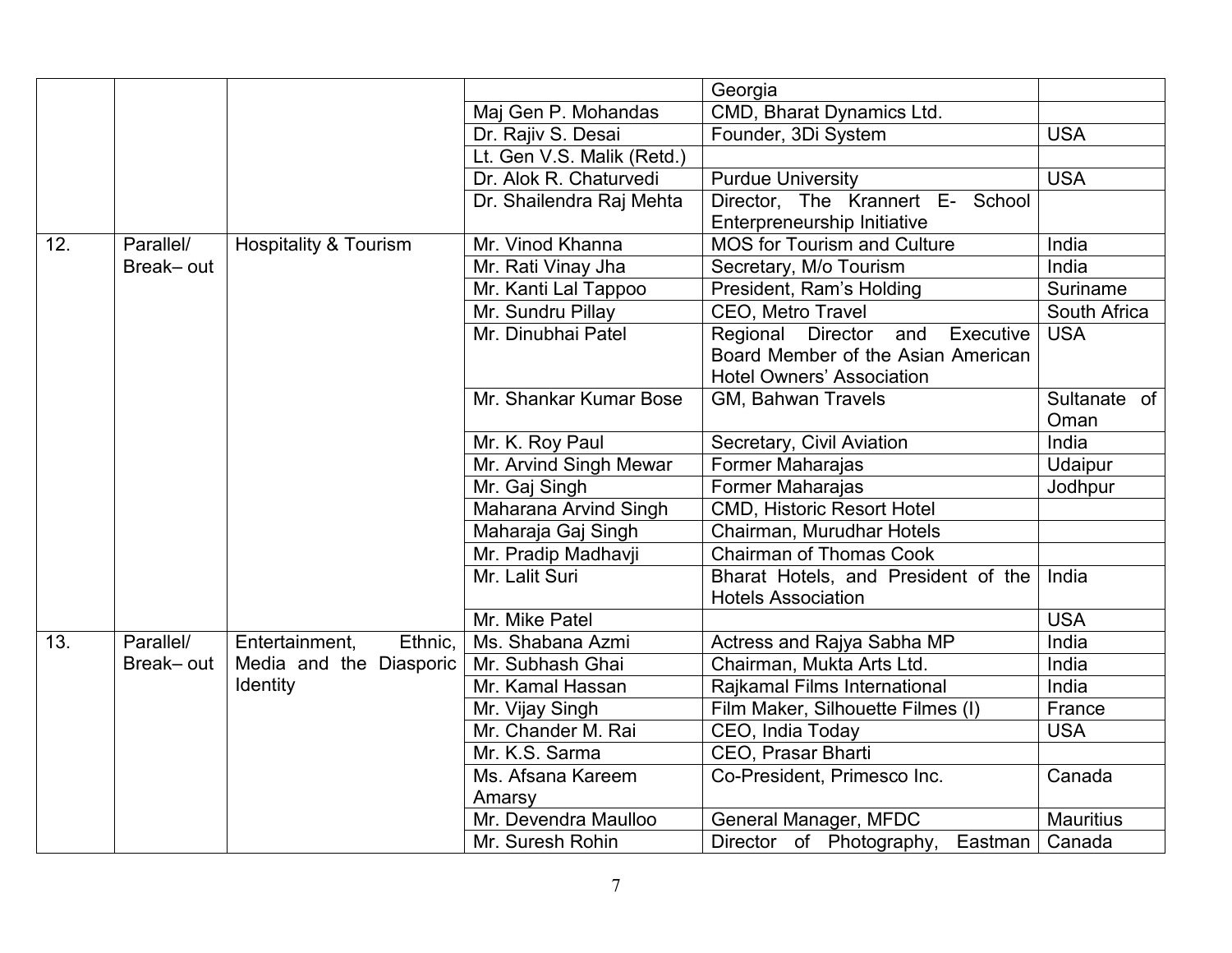|     |           |                      |                        | Films                                        |                      |
|-----|-----------|----------------------|------------------------|----------------------------------------------|----------------------|
|     |           |                      | Mr. C.B. Patel         | Editor & Publisher, Asian Business           | <b>UK</b>            |
|     |           |                      |                        | Publications Ltd.                            |                      |
|     |           |                      | Ms. Sumita Chakraborty | Producer,<br>Senior<br>National              | $\alpha$<br>Trinidad |
|     |           |                      | <b>Brooms</b>          | <b>Broadcasting Network</b>                  | Tobago               |
|     |           |                      | Dr. Ashakant Nimbark   | Professor and Chair, Sociology Deptt.        | <b>USA</b>           |
|     |           |                      |                        | Dowling College'                             |                      |
|     |           |                      | Mr. Fakir Hassen       | <b>Freelance Journalist</b>                  | South Africa         |
|     |           |                      | Dr. Rudd Chander       |                                              |                      |
|     |           |                      | Mr. Hasmukh C Shah     | President, US India Enterprises Inc.         | <b>USA</b>           |
| 14. | Parallel/ | Health Care & Pharma | Mr. D.B. Gupta         | CMD, Lupin Laboratories, Mumbai              | India                |
|     | Break-out |                      | Mr. Shatrughan Sinha   | <b>Union Health Minister</b>                 | India                |
|     |           |                      | Dr. Kiran Patel        | President, Association of Physicians         |                      |
|     |           |                      |                        | of Indian Origin, AAPI                       |                      |
|     |           |                      | Ms. Suneeta Reddy      | Director (Finance), Apollo Hospital          | India                |
|     |           |                      |                        | Enterprises Ltd.                             |                      |
|     |           |                      | Dr. N.K. Srivastava    | MBE, Consultant in Public Health             | <b>UK</b>            |
|     |           |                      |                        | Medicine, Nandasha                           |                      |
|     |           |                      | Dr. Anil Singhal       | Himalayan Institute, Dehradun                | India                |
|     |           |                      | Dr. Mohamad Ingar      | VP, Association Santaire de<br>la            |                      |
|     |           |                      |                        | Reunion - Original Concept of                |                      |
|     |           |                      |                        | <b>Humanitary Medicine</b>                   |                      |
|     |           |                      | Dr. Navin C. Shah      | Staff Doctors<br>President, Medical          | <b>USA</b>           |
|     |           |                      |                        | Hospital, AAPI                               |                      |
|     |           |                      | Dr. Naresh Trehan      | Executive Director, Escorts<br>Heart         |                      |
|     |           |                      |                        | Institute & Research Center                  |                      |
|     |           |                      | Mr. K. Ramamoorthy     | Secretary of Health, Govt. of Kerala         | India                |
|     |           |                      | Dr. S. Balasubramaniam | <b>Trauma Specialist</b>                     | <b>USA</b>           |
|     |           |                      | Dr. Chona Thomas       | Ministry of Health                           | Oman                 |
|     |           |                      | Dr. N.K. Ganguly       | <b>Director General ICMR</b>                 |                      |
|     |           |                      | Dr. Akhilesh Sharma    | Consulting Ayurvedic Physician, New<br>Delhi | India                |
|     |           |                      | Dr. K.V. Johny         | Professor & Chairman of Medicine at          |                      |
|     |           |                      |                        | the Kuwait University                        |                      |
|     |           |                      | Mr. L. Prasad          | Joint Secretary, Indian System of            | India                |
|     |           |                      |                        | medicine and Homeopathy, Ministry of         |                      |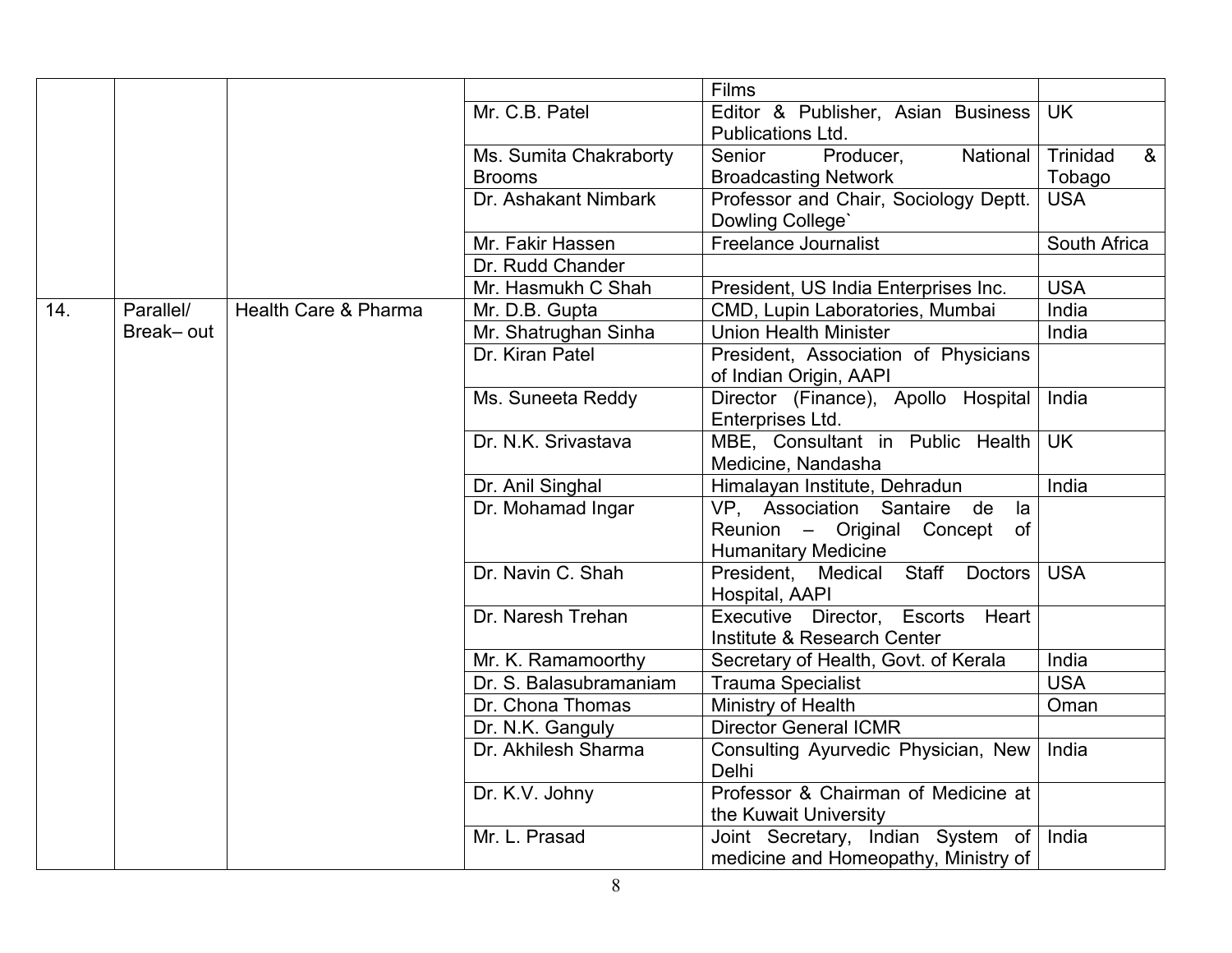|     |                        |            |       |                                | <b>Health and Family Welfare</b>                                                                         |                                      |
|-----|------------------------|------------|-------|--------------------------------|----------------------------------------------------------------------------------------------------------|--------------------------------------|
| 15. | Parallel/<br>Break-out | Culture    |       | Dr. Najma Heptullah            | Deputy Chairperson, Rajya Sabha<br>and Chairperson ICCR                                                  | India                                |
|     |                        |            |       | Mr. George Shiv Raj            | Minister of Multi-Ethnic Affairs                                                                         | Fiji                                 |
|     |                        |            |       | Ms. S.N. Gayan                 | Director, Mahatma Gandhi Institute                                                                       | <b>Mauritius</b>                     |
|     |                        |            |       | Mr. Wahid Saleh                | ICT, Consultant                                                                                          | Netherlands                          |
|     |                        |            |       | Mr. Rajendran T.               | Assistant Director of Arts, Culture and                                                                  | South Africa                         |
|     |                        |            |       | Govender                       | <b>Youth Affairs</b>                                                                                     |                                      |
|     |                        |            |       | Ms. Vasantha R. Vaikunth       | <b>Bharatnatyam Dancer</b>                                                                               | Sultanate of<br>Oman                 |
|     |                        |            |       | Dr. M.K. Gautam                | Professor, Department of South and<br>Central Asian Studies, Kern Institute,<br><b>Leiden University</b> | <b>Netherlands</b>                   |
|     |                        |            |       | Ms. Vishakha N. Desai          | Sr. VP & Director, Museum & Cultural<br>Programmes of Asia Society, New<br>York                          | <b>USA</b>                           |
|     |                        |            |       | Dr. Rajen Prasad               | Member, Residence Appeal Authority                                                                       | <b>New</b><br>Zealand                |
|     |                        |            |       | Ms. Sonal Mansingh             |                                                                                                          |                                      |
|     |                        |            |       | <b>Pandit Permanand Persad</b> | Director of Swaha International                                                                          | Trinidad<br>8 <sub>o</sub><br>Tobago |
|     |                        |            |       | Mr. Jitendra Kumar             | President, Economic and Technical<br>Consultants Inc., Washington                                        | <b>USA</b>                           |
|     |                        |            |       | Mr. Jagmohan                   | Minister for Tourism and Culture                                                                         |                                      |
|     |                        |            |       | Mr. Anilkoumar Pala            | President,<br>Hindou<br>Samaj<br>of<br>Antananarivo                                                      | Madagascar                           |
|     |                        |            |       | Mr. Rajendra Ramnath           | <b>Hindu Council of Netherlands</b>                                                                      | Netherlands                          |
|     |                        |            |       | Dr. Biseh Salet                |                                                                                                          | <b>Netherlands</b>                   |
|     |                        |            |       | Prof. Satendra Pratap          | University of Canberra                                                                                   | Australia                            |
|     |                        |            |       | Nandan                         |                                                                                                          |                                      |
| 16. | Parallel/              | Knowledge  | bases | Mr. Saurabh Srivastava         | Chairman, FICCI IT Committee                                                                             |                                      |
|     | Break-out              | Industries |       | Mr. Rajiv Ratan Shah           | Deptt of<br>Secretary<br>Information<br>Technology, M/o Communication & IT                               | India                                |
|     |                        |            |       | Mr. Kiran Karnik               | President, NASSCOM                                                                                       |                                      |
|     |                        |            |       | Mr. Raj Shah                   | CEO, 123 Sign UP                                                                                         |                                      |
|     |                        |            |       | Mr. Om Singla                  | President, Automation Image, Inc &                                                                       |                                      |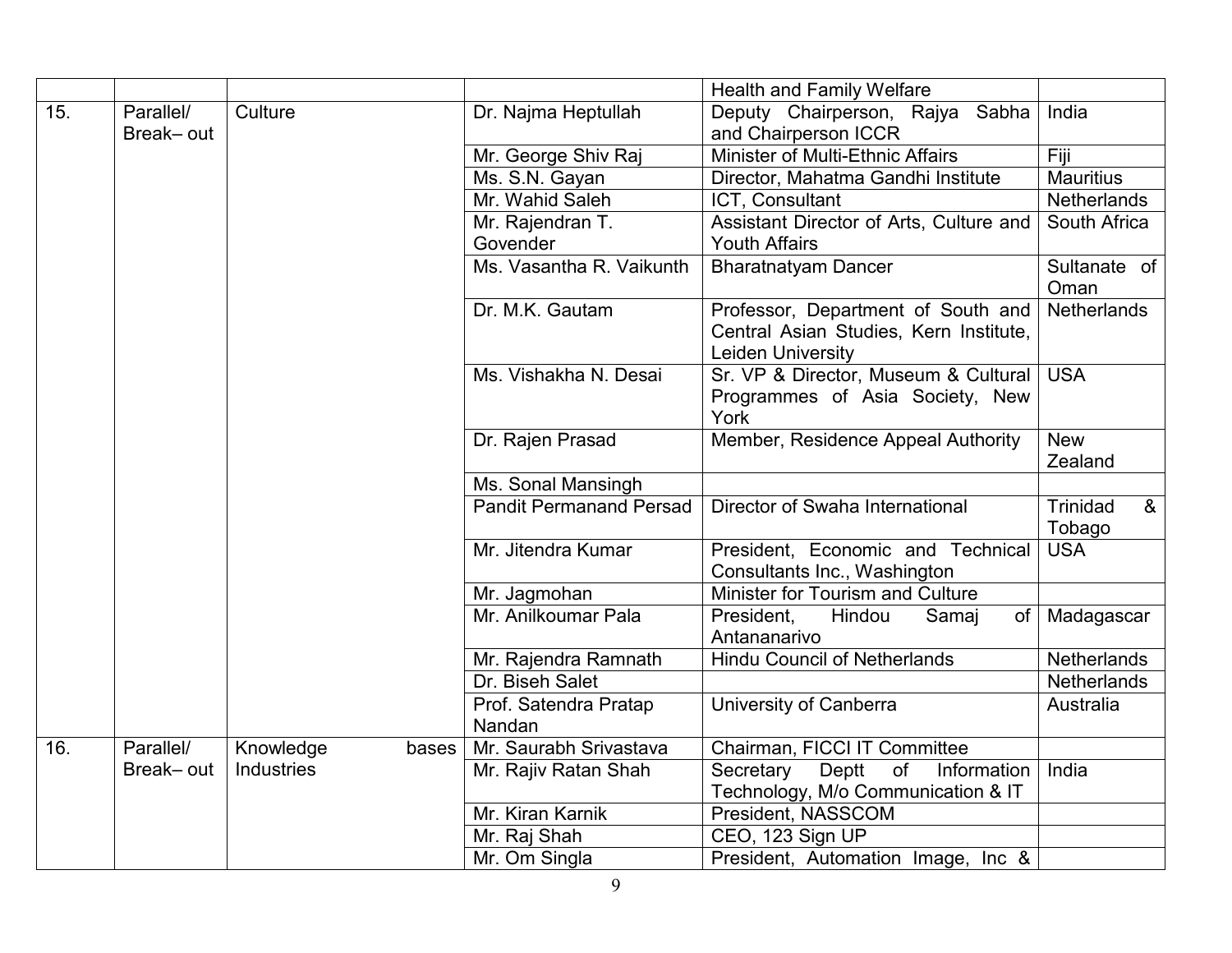|     |           |           |                          | President                                  |              |
|-----|-----------|-----------|--------------------------|--------------------------------------------|--------------|
|     |           |           | Mr. Naren Baxi           | <b>Chartered Member of Silicon Valley</b>  |              |
|     |           |           | Ms. Seema Chaturvedi     | President & Founder of the Local           |              |
|     |           |           |                          | Chapter of TiE in Michigan                 |              |
|     |           |           | Mr. Rahul K. Roy         | President, Mirror Plus Technologies        | <b>USA</b>   |
|     |           |           |                          | Inc                                        |              |
|     |           |           | Mr. Arvindo Brara        | Director,<br>Mantex<br>Managing            |              |
|     |           |           |                          | <b>Consultants</b>                         |              |
|     |           |           | Mr. Ranjini Iyengar      | Head of Human Asset Development,           | <b>USA</b>   |
|     |           |           |                          | Fortuna Technologies Inc.                  |              |
|     |           |           | Mr. Manoj Kumar Saksaria |                                            |              |
|     |           |           | Mr. Sunil Tomar          | <b>CEO of Birlas</b>                       |              |
|     |           |           | Mr. Alok Rustogi         |                                            | <b>USA</b>   |
|     |           |           | Mr. Anurag Ani Agnihotri | Honorary Adviser to the State Govt. of     |              |
|     |           |           |                          | Chattisgarh                                |              |
|     |           |           | Ms. Rani Swaminathan     | <b>IT Consultant</b>                       | Australia    |
|     |           |           | Dr. Prithipal Singh      | Charter Member and Executive, TiE          | <b>USA</b>   |
|     |           |           | Mr. Upendra Giri         |                                            |              |
|     |           |           | Mr. Avatar Singh Sandhu  | CEO, Parksize Moore Investment Inc         |              |
|     |           |           | Dr. Zareen Karania Raus  | <b>President, Managing Across Cultures</b> |              |
|     |           |           | Mr. Satish Tiwari        | Chairman, Invite Group                     |              |
|     |           |           | Mr. Rajiv Desai          | CEO, 3DI Systems                           |              |
|     |           |           | Mr. Pravin Maharaj       | <b>OVAL International</b>                  | South Africa |
|     |           |           | Mr. Arvind Singh         |                                            | Chicago      |
|     |           |           | Mr. Sanjay               | <b>Telecom Consultant</b>                  | Singapore    |
|     |           |           | Dr. Manju Sharma         | Secretary, Deptt of Biotechnology          |              |
|     |           |           | Mr. Ajay Singhal         |                                            |              |
|     |           |           | Mr. Navi Raju            |                                            |              |
|     |           |           | Mr. Anupam Govil         | Director, Inventes Inc, USA                | Austin       |
|     |           |           |                          | President, TiE Chapter, Austin             |              |
|     |           |           | Mr. Ravi Mehra           |                                            | Iran         |
| 17. | Parallel/ | Education | Prof. B.M. Hegde         | Vice-Chancellor, Manipal Academy of        |              |
|     | Break-out |           |                          | <b>Higher Education, Manipal</b>           |              |
|     |           |           | Dr. Devi Moodley Rajab   | Dean, Students Affairs, University of      | South Africa |
|     |           |           |                          | Natal, Durban                              |              |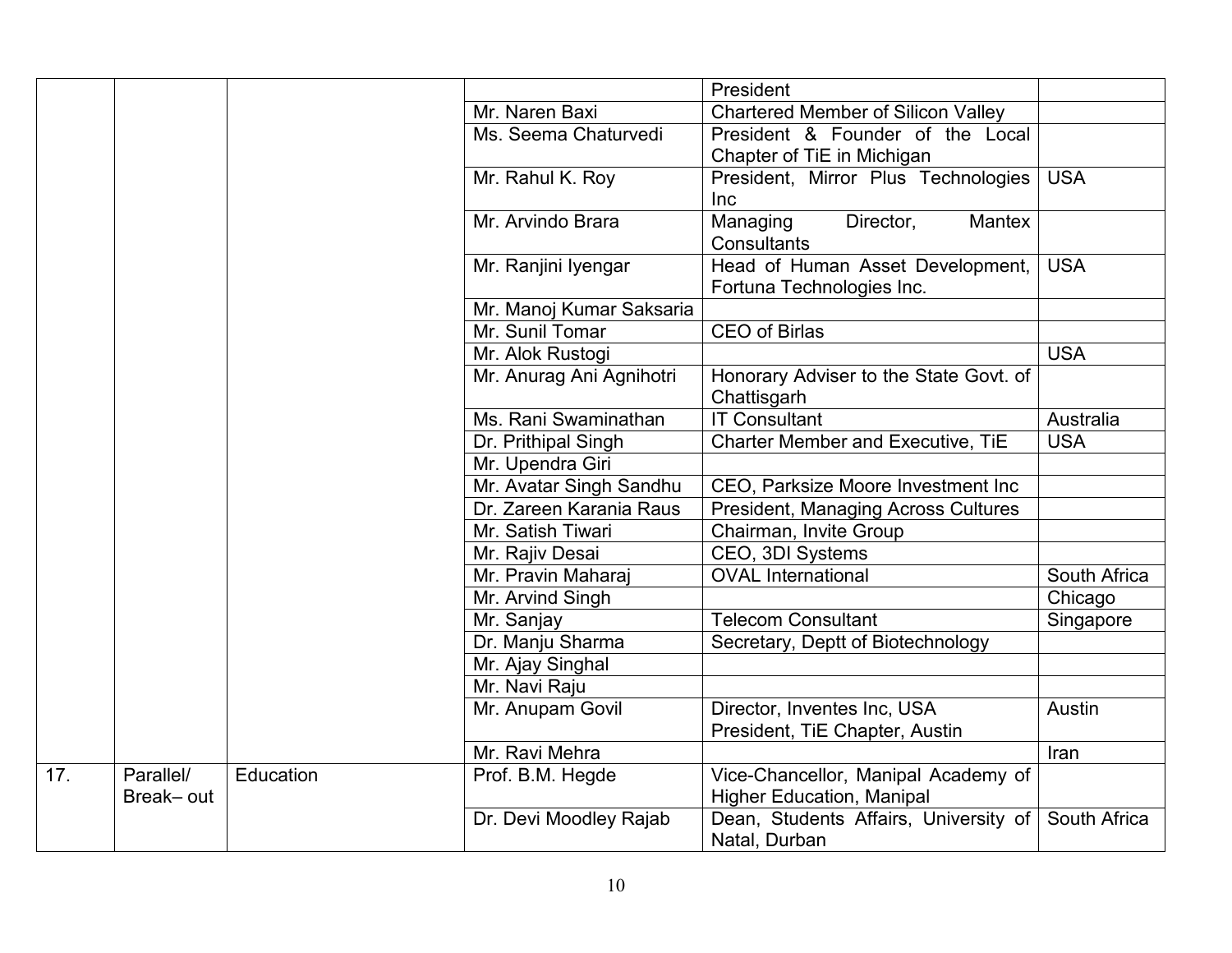|     |                        |                                                            | Prof. Y.K. Alagh               | Former Union Minister, Govt. of India<br>and Vice-Chairman of Sardar Patel<br>Institute of Economic and Social<br><b>Research Ahmedabad</b> | India            |
|-----|------------------------|------------------------------------------------------------|--------------------------------|---------------------------------------------------------------------------------------------------------------------------------------------|------------------|
|     |                        |                                                            | Dr. Piyush Agrawal             | National President of the Association<br>of Indians and America Inc                                                                         | <b>USA</b>       |
|     |                        |                                                            | Mr. Mohammad Anwar             | Director, International Indian School,<br>Damman                                                                                            | Saudi Arabia     |
|     |                        |                                                            | Prof. H.P. Dikshit             | Vice-Chancellor, IGNOU                                                                                                                      | New Delhi        |
|     |                        |                                                            | Dr. Ajay Kumar Dubey           | Chairman, School of International<br>Studies, Jawaharlal Nehru University                                                                   | New Delhi        |
|     |                        |                                                            | Dr. Adwaita P. Ganguly         | Director, Vedantic Research Center,<br>London                                                                                               | <b>UK</b>        |
|     |                        |                                                            | Prof. Ajai Mansingh            | Executive Director, Natural Products<br>Institute                                                                                           | Jamaica          |
|     |                        |                                                            | Dr. Bikas C. Sanyal            | UNESCO,<br><b>Director</b><br>&<br>Advisor,<br>International Institute for Educational<br>Planning                                          | France           |
|     |                        |                                                            | Dr. Kavita A. Sharma           | Principal, Hindu College                                                                                                                    | New Delhi        |
|     |                        |                                                            | Prof. R.S. Sirohi              | <b>Director IIT</b>                                                                                                                         | Delhi            |
|     |                        |                                                            | Dr. Arjoon Suddhoo             | Executive<br>Director,<br><b>Mauritius</b><br><b>Research Council</b>                                                                       | <b>Mauritius</b> |
|     |                        |                                                            | Prof. Dato Dr. T.<br>Marimuthu | <b>Eminent Educationist and Sociologist</b>                                                                                                 | Malaysia         |
|     |                        |                                                            | Dr (Mrs.) B. Shukla            | Director General, Amity<br><b>Business</b><br>School                                                                                        | Noida            |
|     |                        |                                                            | Mr. Madhay Chavan              | <b>Director</b><br>Programme<br>(India),<br><b>PRATHAM</b>                                                                                  | Mumbai           |
|     |                        |                                                            | Prof. Y.K. Alagh               |                                                                                                                                             |                  |
|     |                        |                                                            | Mr. Kamal Puri                 |                                                                                                                                             |                  |
| 18. | Parallel/<br>Break-out | Science & Technology -<br><b>Networking for Excellence</b> | Porf. V.S. Ramamurthy          | Secretary, Deptt of Science and<br>Technology                                                                                               | India            |
|     |                        |                                                            | Dr. Bhakta B. Rath             | Associate Director of Research, Naval<br>Research Laboratory (NRL), USA                                                                     |                  |
|     |                        |                                                            | Porf. Bikash Sinha             | Director, Saha Institute of Nuclear<br>Physics,                                                                                             | Kolkata          |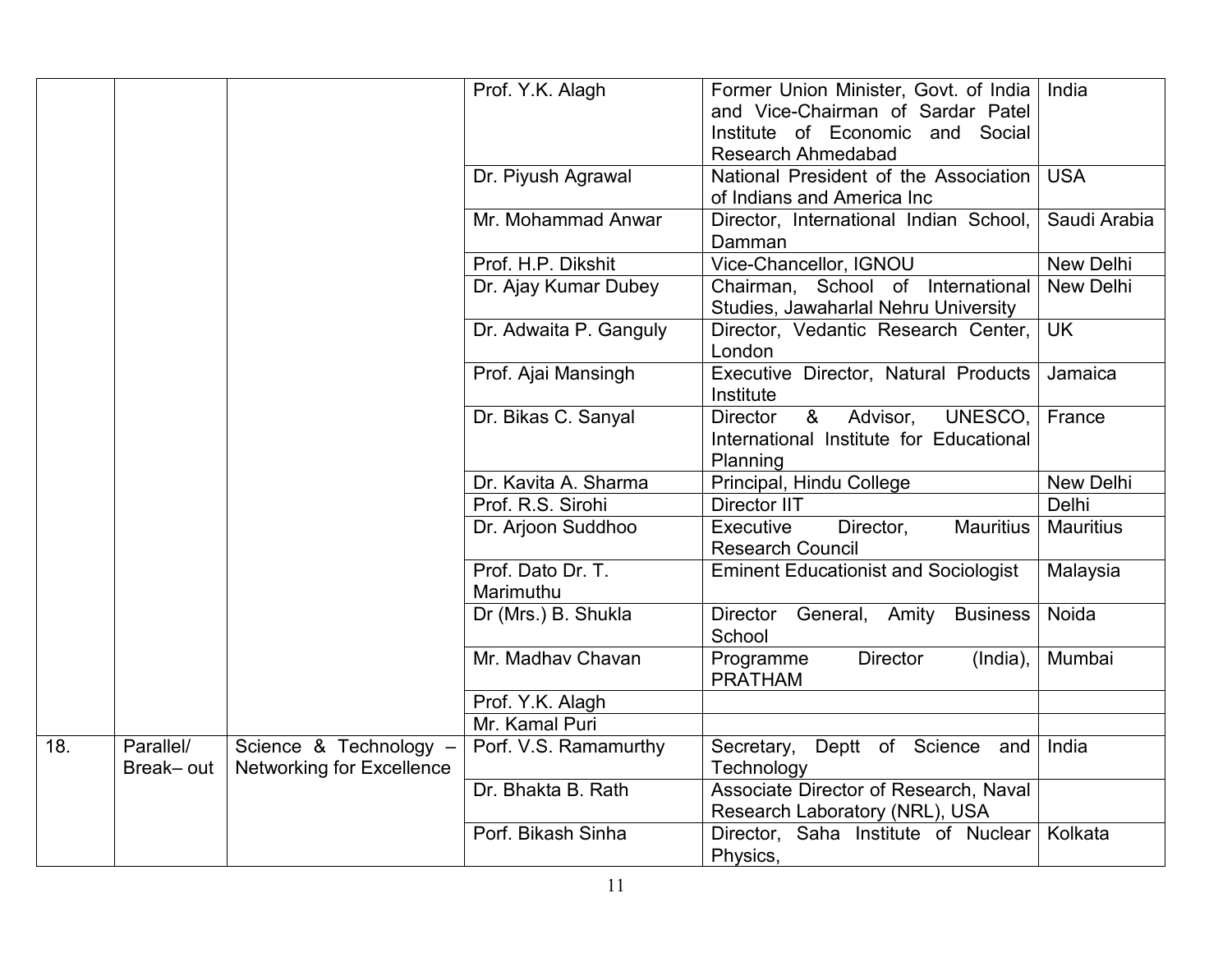| Deptt. of Horticulture, University of USA     |
|-----------------------------------------------|
|                                               |
|                                               |
|                                               |
|                                               |
|                                               |
|                                               |
|                                               |
| New York                                      |
|                                               |
| Mumbai                                        |
| <b>USA</b>                                    |
|                                               |
|                                               |
|                                               |
|                                               |
|                                               |
|                                               |
| Paris                                         |
|                                               |
|                                               |
|                                               |
|                                               |
|                                               |
|                                               |
| France                                        |
|                                               |
|                                               |
| India                                         |
| of   Hyderabad                                |
|                                               |
| Director, Harish Chandra Research   Allahabad |
|                                               |
|                                               |
| Council for New Delhi                         |
|                                               |
| India<br><b>USA</b>                           |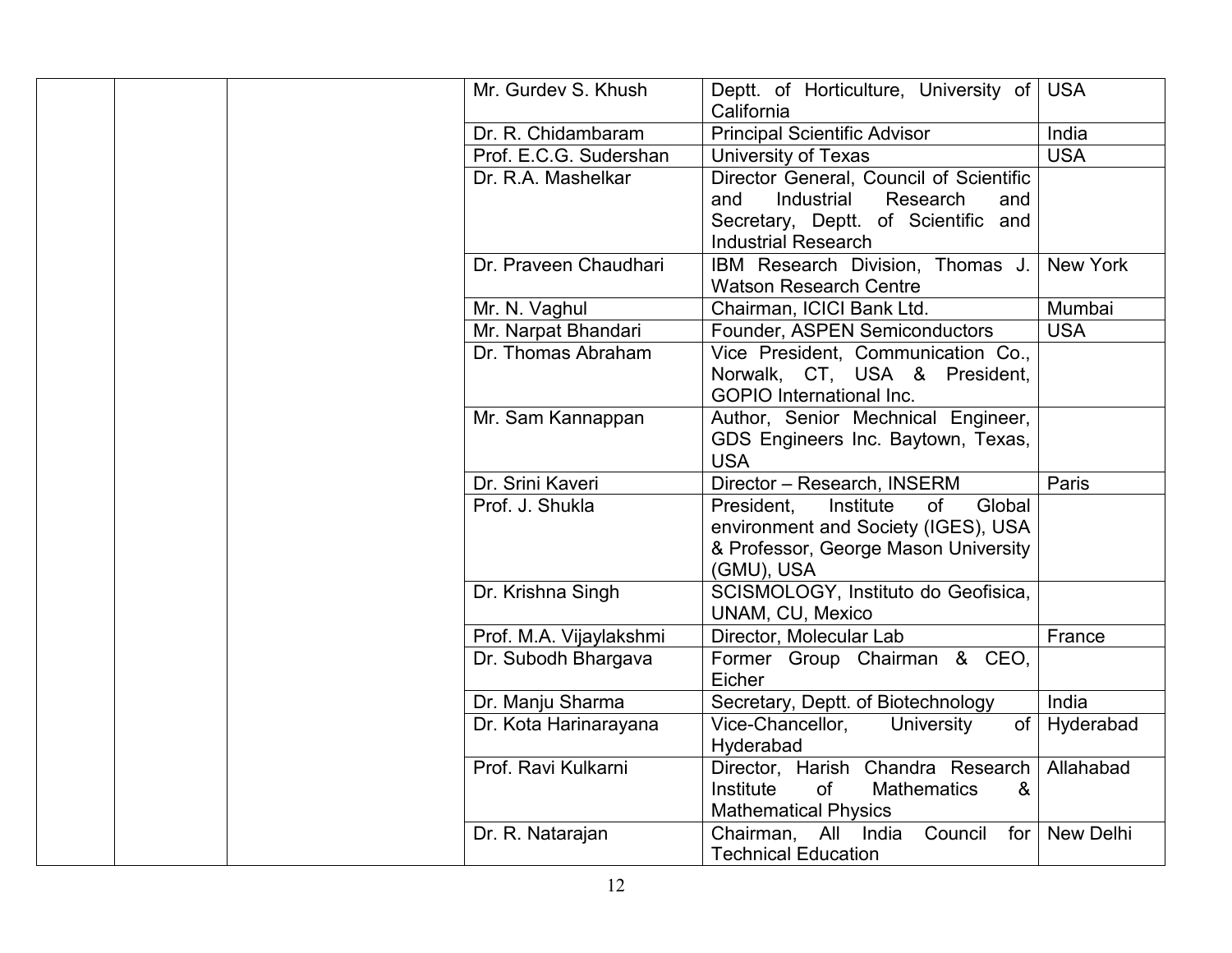|     |           |             |        |   | Prof. Samir Brahmachari | Director, Institute of Genomics and New Delhi |                          |
|-----|-----------|-------------|--------|---|-------------------------|-----------------------------------------------|--------------------------|
|     |           |             |        |   |                         | Integrative Biology                           |                          |
| 19. | Parallel/ | Voluntary   | Sector | & | Ms. Ela Bhatt           | Founder and General Secretary,                |                          |
|     | Break-out | Development |        |   |                         | <b>SEWA</b>                                   |                          |
|     |           |             |        |   | Mr. I.K. Gujral         | Former PM of India                            | India                    |
|     |           |             |        |   | Ms. Priya Viswanath     | Director & CEO, Catalyst                      | India                    |
|     |           |             |        |   | Mr. Pradeep Kashyap     | Executive Director, American-Indian           | <b>USA</b>               |
|     |           |             |        |   |                         | Foundation                                    |                          |
|     |           |             |        |   | Mr. Muralidharan        | Reserve Bank of India                         | India                    |
|     |           |             |        |   | Mr. Pravin Srivastava   | Joint Secretary, MHA                          | India                    |
|     |           |             |        |   | Mr. Amod Kanth          | Founder & Secretary General, Prayas           |                          |
|     |           |             |        |   | Dr. L.M. Singhvi        | Sabha<br>Rajya<br>MP,<br>Chairman,            | India                    |
|     |           |             |        |   |                         | <b>Organizing Committee PBD</b>               |                          |
|     |           |             |        |   | Dr. U.K. Sen            | Member Central Board of Excise and            | India                    |
|     |           |             |        |   |                         | Customs, Deptt of Revenue, M/o                |                          |
|     |           |             |        |   |                         | Finance                                       |                          |
|     |           |             |        |   | Mr. A.J. Majumdar       | Joint Secretary, Tax and Legislation,         | India                    |
|     |           |             |        |   |                         | M/o Finance                                   |                          |
|     |           |             |        |   | Mr. Rahul Deepankar     | Republic<br>President,<br>New<br>India        | <b>USA</b>               |
|     |           |             |        |   |                         | International                                 |                          |
|     |           |             |        |   | Mr. Raj Loomba          | Chairman & MD, Rinku Group PLC                | $\overline{\mathsf{UK}}$ |
|     |           |             |        |   | Mr. Om Dutta Sharma     | Founder Trustee, Pandit Sitaram               | <b>USA</b>               |
|     |           |             |        |   |                         | <b>Balkishan Charitable Trust</b>             |                          |
|     |           |             |        |   | Dr. Denison Jayasooria  | Executive Director, Social Strategic          | Malaysia                 |
|     |           |             |        |   |                         | Foundation                                    |                          |
|     |           |             |        |   | Mr. Jay Philip          | Programme Director, American-Indian           | <b>USA</b>               |
|     |           |             |        |   |                         | Foundation                                    |                          |
|     |           |             |        |   | Mr. Anand Shah          | Founder and<br>Executive<br>Director,         | <b>USA</b>               |
|     |           |             |        |   |                         | <b>INDICORPS</b>                              |                          |
|     |           |             |        |   | Mr. Dalpat Rathod       | President, Fiji Indian Business Council       | Fiji                     |
|     |           |             |        |   | Ms. Komal Anand         | Director General, CAPART                      |                          |
|     |           |             |        |   | Mr. Rangan Dutta        | Senior<br>Consultant,<br>Planning             | India                    |
|     |           |             |        |   |                         | Commission                                    |                          |
|     |           |             |        |   | Dr. Peter Patel         | Chairman, Asian Health Forum                  | <b>UK</b>                |
|     |           |             |        |   | Mr. Ram Gidoomal        | Philanthropist, Social Worker and             | <b>Uk</b>                |
|     |           |             |        |   |                         | Author<br>Chairman,<br>Winning                |                          |